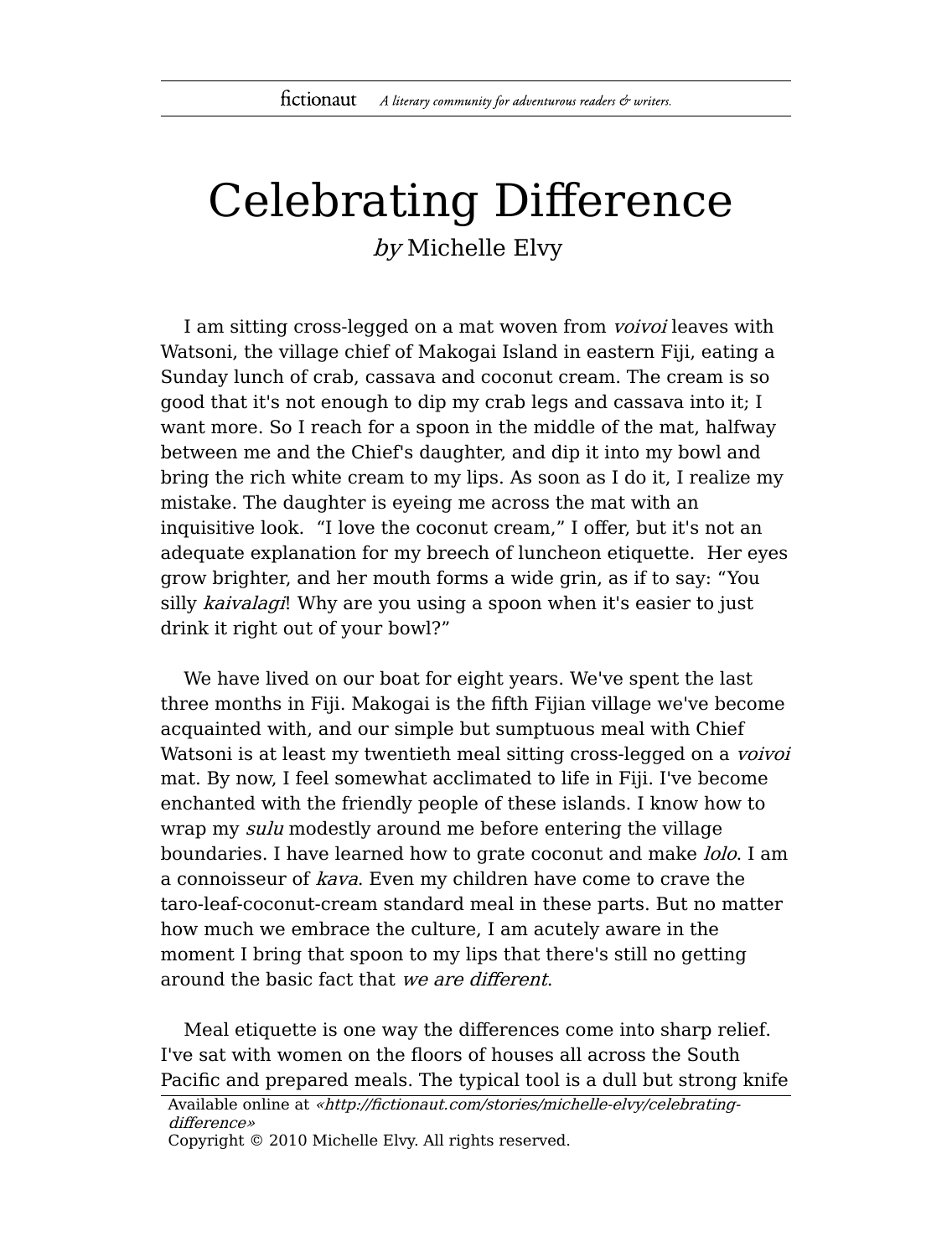which they employ as can opener, carver, and shucker. A machete is more common than a butter knife, and more essential. Silverware is non-essential, as I've seen demonstrated time and again. A few weeks ago when three women from Koro Island's Nabuna Village spent a day on our boat fishing, they insisted at lunchtime that they prepare the meal. They had carefully packed taro root and cassava from home, already cooked and ready to eat. The only thing they required for the meal was a large pot, in which they boiled the fish whole with chili pepper and lime. When the meal was ready, I reached for bowls for individual servings, but they shook their heads: No, we don't need those. They fished out the largest specimens from their catch of the day, a dozen or so small reef fish averaging about five inches, placed them carefully into four bowls for us, and poured the chili-lime broth over top. I gingerly picked at the paltry specimen looking up at me from my bowl, trying to pull the miniscule bits of meat from the fragile skeleton (with a fork!). Meanwhile, my husband and daughters took their cue from our Fijian friends, who settled themselves comfortably into our cockpit and proceeded to devour their share with their hands from one large bowl, sucking and slurping at the bodies, heads, fins, tails, and bones till there was nothing left but the juicy broth. This they consumed by passing the bowl around and sipping loudly, each in turn. Clean-up was simple that afternoon.

On another occasion, a group from Nabuna Village came to our boat to spend an evening. We drank grog and rum and told stories long into the night. They insisted on providing the entertainment, too, in the form of Fijian Music. We were excited about this: I had visions of ukuleles and drums and rhythmic handclapping. Instead, one of them produced a CD from a stained and sandy bag and asked me to put it into our player. I could barely tell which side was up, so mutilated was this once shiny disc. In no time, however, our new friends were swaying and beating their hands to the reggae-like music, wholly unaware of the scratches, pauses, and skips in the line-up. Our new friends were happily humming along to "their"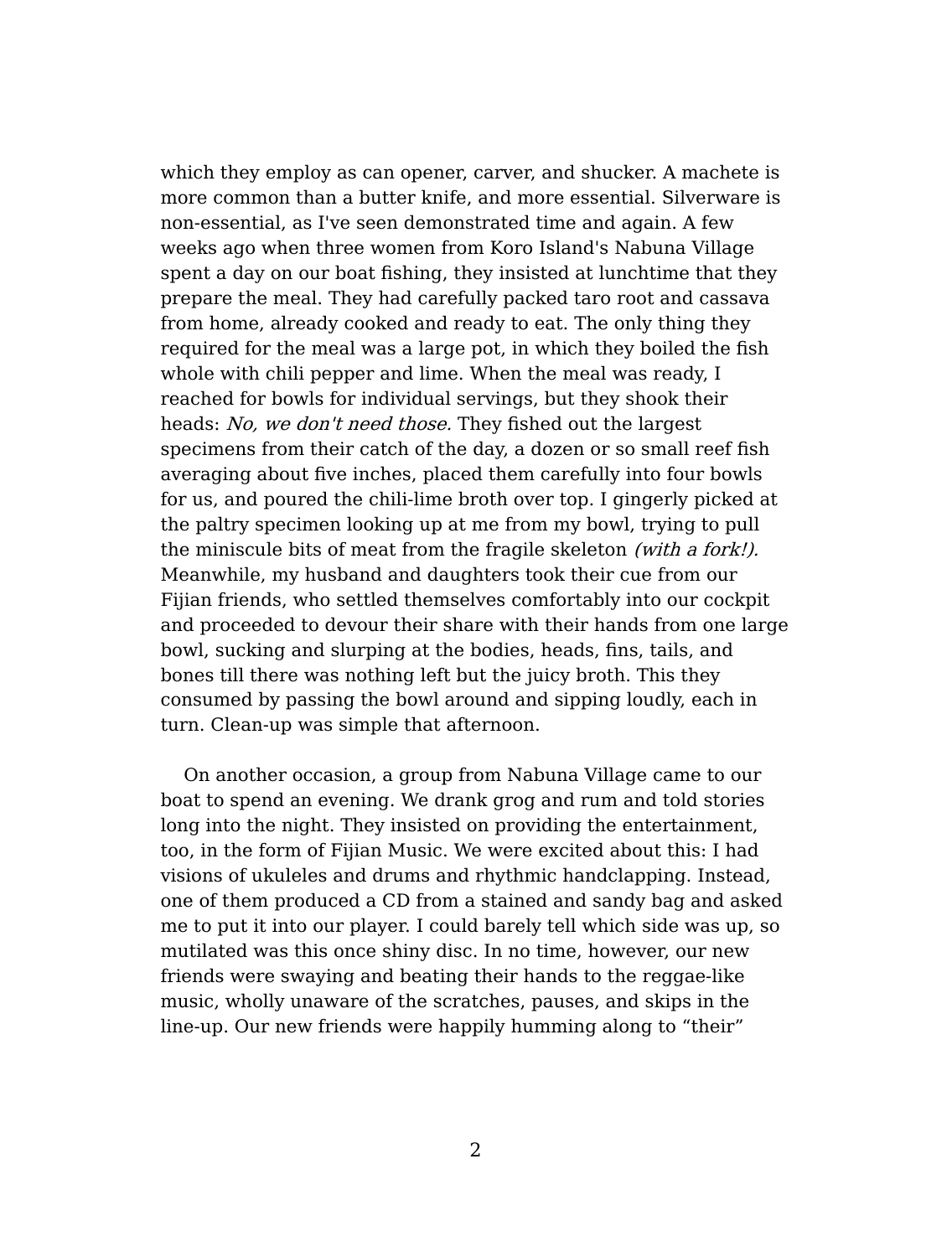music — which ranged from UB40 to a local band who had recorded their music in Koro Island's recording studio — and they were proud to be sharing with us.

This led me to reflect on the pragmatism of these islanders. Everything they do is supremely practical. The make grog bowls out of old mooring balls and recycle large squares of wrapping paper for interior wall decorations. They have no use for shoes — Chief Watsoni of Makogai told us that he moved back to his island from the city of Levuka (a town of about 3000 residents) because, among other things, he was tired of wearing shoes (he tossed aside his watch too). They even reuse old DVDs and CDs, making them into shiny adornments on their trees. Furniture is deemed unnecessary — all major activities happen on the mat, either inside or outside, as evidenced by the permanently bruised, swollen, and calloused talus, a telltale sign of a lifetime of sitting cross-legged. A clear indication that we are from a different world.

Indeed, everything about the way these islanders move sets us apart. They seem deliberately slow in speech and contemplative to a degree that tries even the most patient of souls, but can climb a coconut palm before you can even utter the short syllables, "yes, please." We notice that even our children, who are fairly adept at swinging, swimming, and scaling vertical things, look ponderous and awkward in the presence of Fijian children.

But I do not mean to paint a single-sided, romantic picture of the "simple island life," and your typical First World-Third World dichotomy would be misleading. Fijians have whatever 21st century technology they can get their hands on: cell phones, radios, televisions. They eagerly accept any movies we pass along. They rely on diesel-powered generators until 9 o'clock at night, after which the cell phone becomes even more important because of its accessory flashlight. Yet even though we come from a technologically advanced place, it is not *our technology* that draws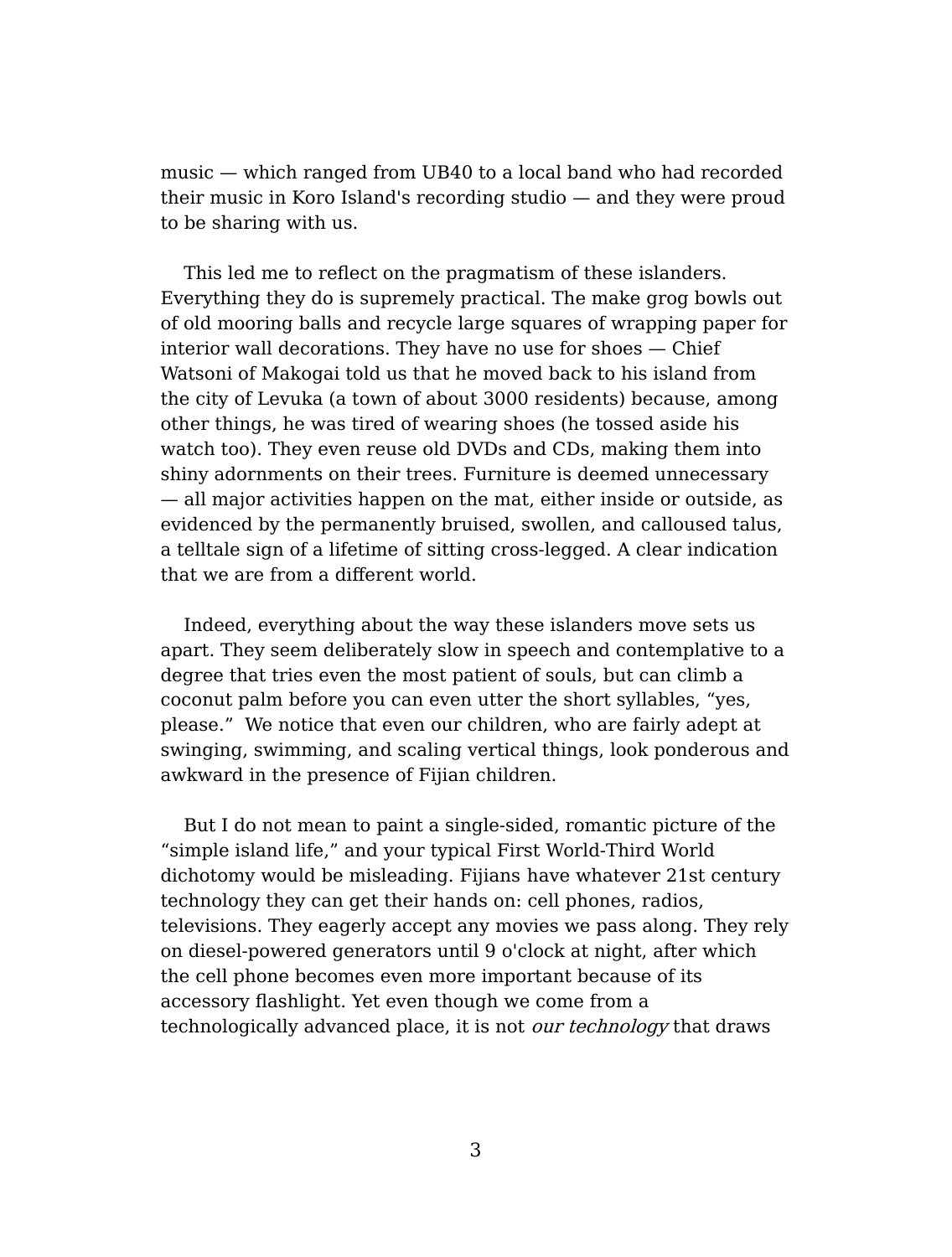them to us. What interests them about us is that we are *culturally* and socially different. And they welcome us into their lives precisely because of that difference.

I find myself reflecting on Robert Dean Frisbie's letters to his friend James Norman Hall, written in the early 1940s.[1] Frisbie lived during the 1920s as the only white man on the island of Puka-Puka (in the Cook Islands) for many years, having married an islander and raised a family there. He spoke the native language, swam on the backs of turtles, and understood the strange and complicated ceremonies constructed around island beliefs. He was immersed in island culture. And yet he understood that he was not one of them, and that he should not try to be, for the special nature of his relationship to Puka Pukans was defined by his very difference. "A white man in these islands must not go native," wrote Frisbie:

It is a pleasant thought to dally with in civilization, a disastrous one to put into practice. When a white man goes native, the people brand him as being no better than themselves. Now, probably, he is no better; but if he goes native he will not be as good, and he will soon find that the natives look down on him. Why shouldn't they? He cannot compete with them in their own culture. He cannot catch fish as well as they, climb coconut palms, plant taro, catch a great turtle in the open sea — he can perform none of their tasks as well as they do. If he tries to do these things he makes himself ridiculous. Plainly, he is inferior to the natives.

I can relate to that. When it comes to reef fishing, tree climbing, or even just hiking around the island, we get sorely beaten every time (even with our rubberized protective footwear). We are not bendy like they are. We have a great big spear gun, but they catch more fish. We *feel* ridiculous quite often, even in the most modest challenges. We haven't even attempted catching a great turtle.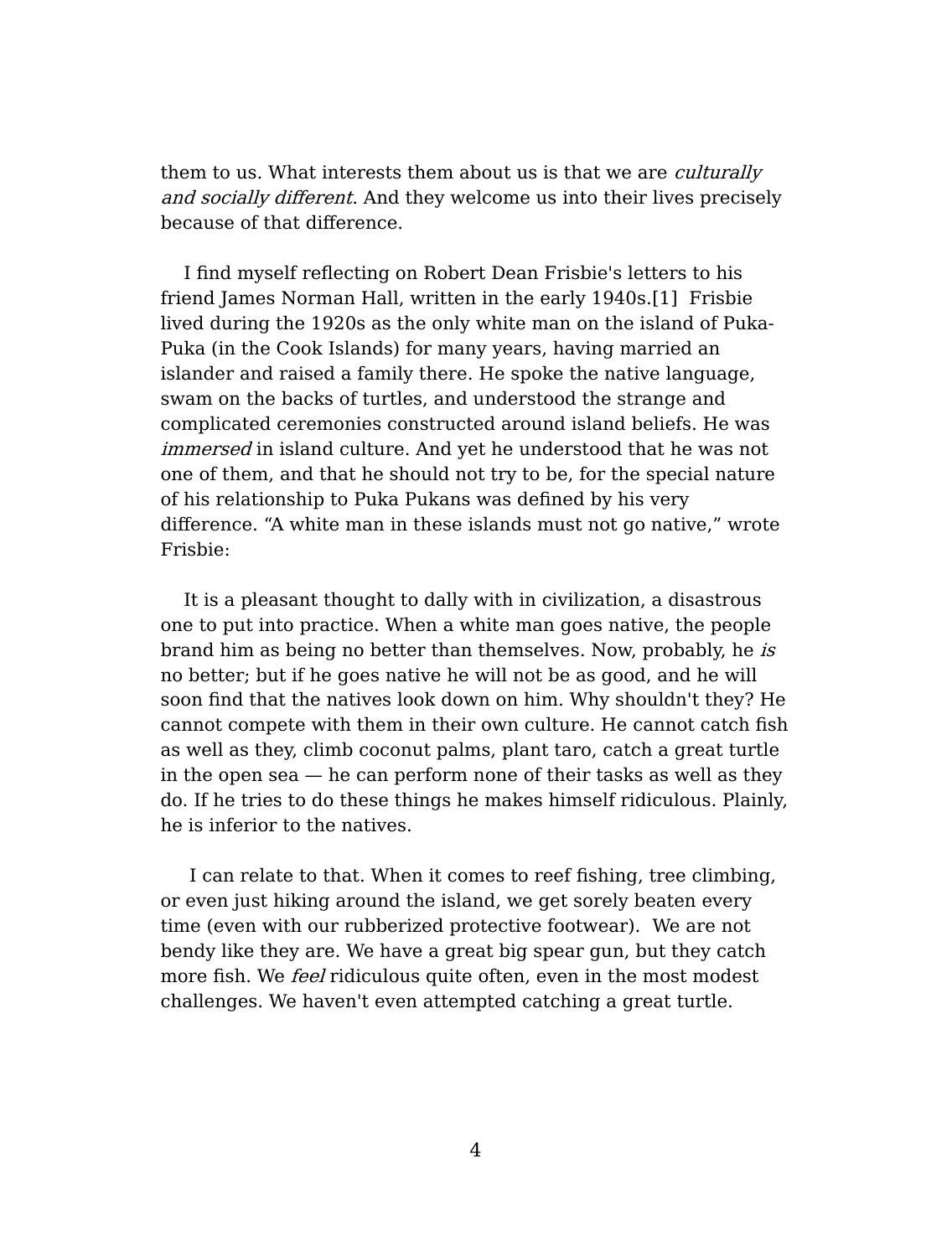But even as we might feel awkward or ridiculous on their turf, we also sense a mutual respect, something Frisbie observed, too:

Natives want to be proud of 'their' white man, as they call an epicurean like myself. They are disappointed if their white man does not live up to expectations. They want to admire him, brag about him, serve him in the grand manner.

Now this doesn't mean that we have to flaunt our western ways — they are revealed even without us trying. But it's true that islanders are just as curious about our ways as we are about theirs. We "brag" about our encounters to our friends back home, and they do the same. We noticed the gleam in the eye when, one after another, our new friends took turns at the helm when we sailed to a nearby anchorage together. Later during our visit, Mele confided that they usually do not board the visiting yachts in their bay, that we are the first people who stayed long enough to get to know them and invite them to our home. I can understand why this was special for them; just as we like visiting their homes and seeing their lives up close and personal, they were given the chance to peer into ours, too. We opened our home to them, which broke down one barrier between us. But at the same time, I'm sure we nevertheless "lived up to expectations" in our kaivalagi ways. I liked the reciprocity here, and our extended visits with each other allowed them and us to view the "otherness" of our lives firsthand.

Frisbie chronicled the colorful differences between his own heritage and the native culture he adopted as his own. But he also wrote about the *meaning* in the exchanges across cultures. He pointed out that islanders' pride in "their" white man is a reflection on their own self-worth:

…it is of the utmost importance that a white man never ridicule the natives; never sneer at them or in any way humiliate them. If he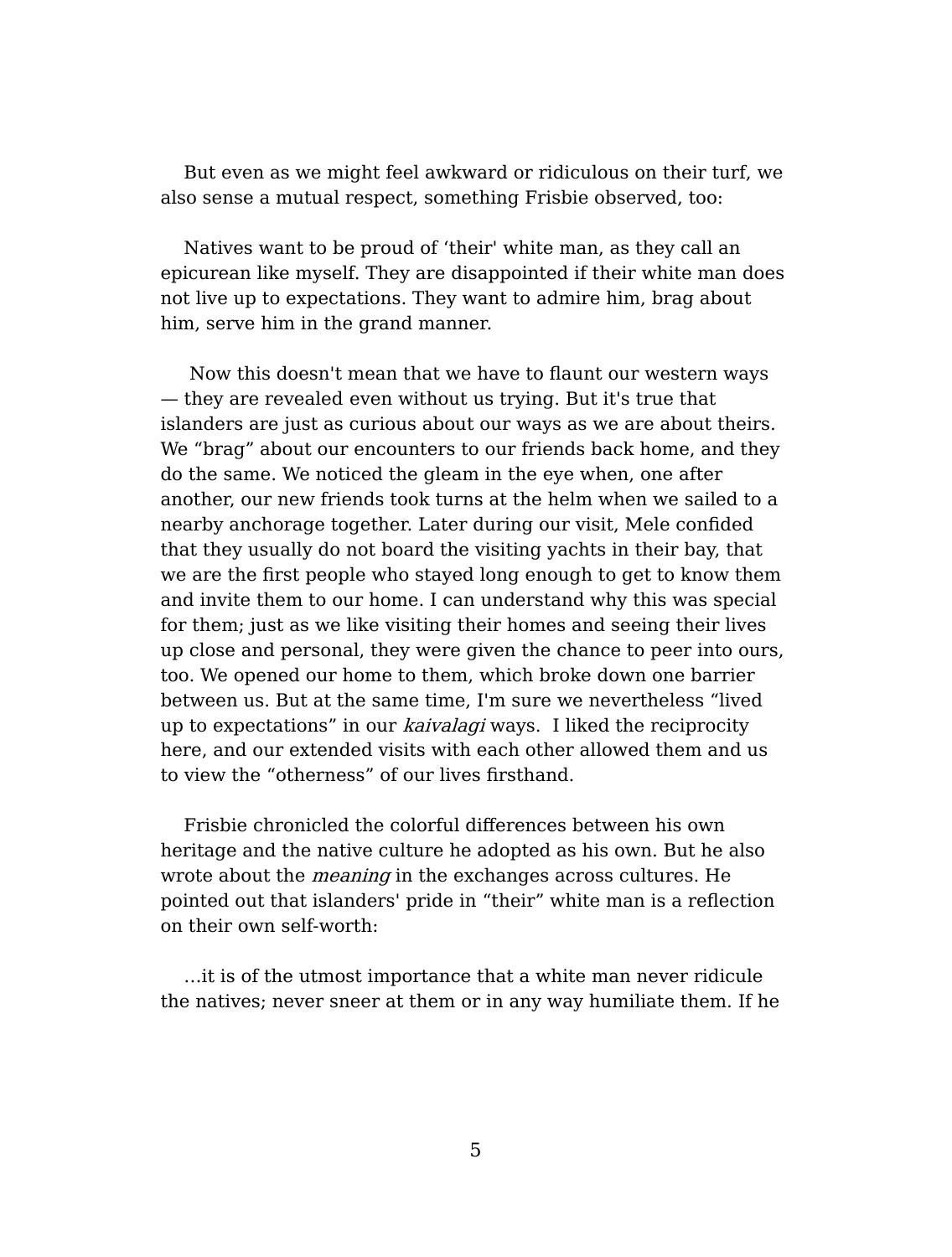does this, he is lost. He must remember that, in the last analysis, they are not glorifying him but glorifying in themselves.

I feel an immense sense of well being from our encounters in South Pacific villages, and I wonder if it's because I sense on a rather basic level that we are each seeing the other culture, extending our respect, while also recognizing the good in our own. Our time in Fiji has been a cultural exchange in the best sense of the word. We are all a little richer from these interactions. Our close proximity to each other has laid open a path to appreciating another culture while at the same time honoring our own.

Frisbie's writing is of course dated, and our brief encounters with island culture do not compare with his nearly native existence. But I like the overall sentiment here, and I think about it every time I crumple myself awkwardly on the floor or instinctively reach for a spoon when I'm meant to drink from the bowl. I feel silly and inwardly admonish myself for my cultural clumsiness. I am constantly aware of my "privileged" heritage and tread lightly on what I perceive to be fragile Fijian turf. I often find the sharing of western wealth around these parts distasteful, dripping in a kind of cultural imperialism and superiority that I try my best not to perpetuate. I even shy away from the typical kaivalagi's predilection for colorful *sulus* and tattoos and flowers behind the ear  $-1$ recognize it's an attractive and easy way to express appreciation for something beautiful, but I also perceive it as a kind of cute fetishization that makes me wary. I don't want to see island life as a novelty for me to wrap up and take home.

But then I think that perhaps what Frisbie was saying was this: that just as these encounters are special to us (and we proudly proclaim it with our flowers and *sulus* and tattoos), they are special to the islanders too. Because we are *different*. Because I ask them about their history and they ask me about my family. Because we wonder about the Good Friday Coup and they never wonder about